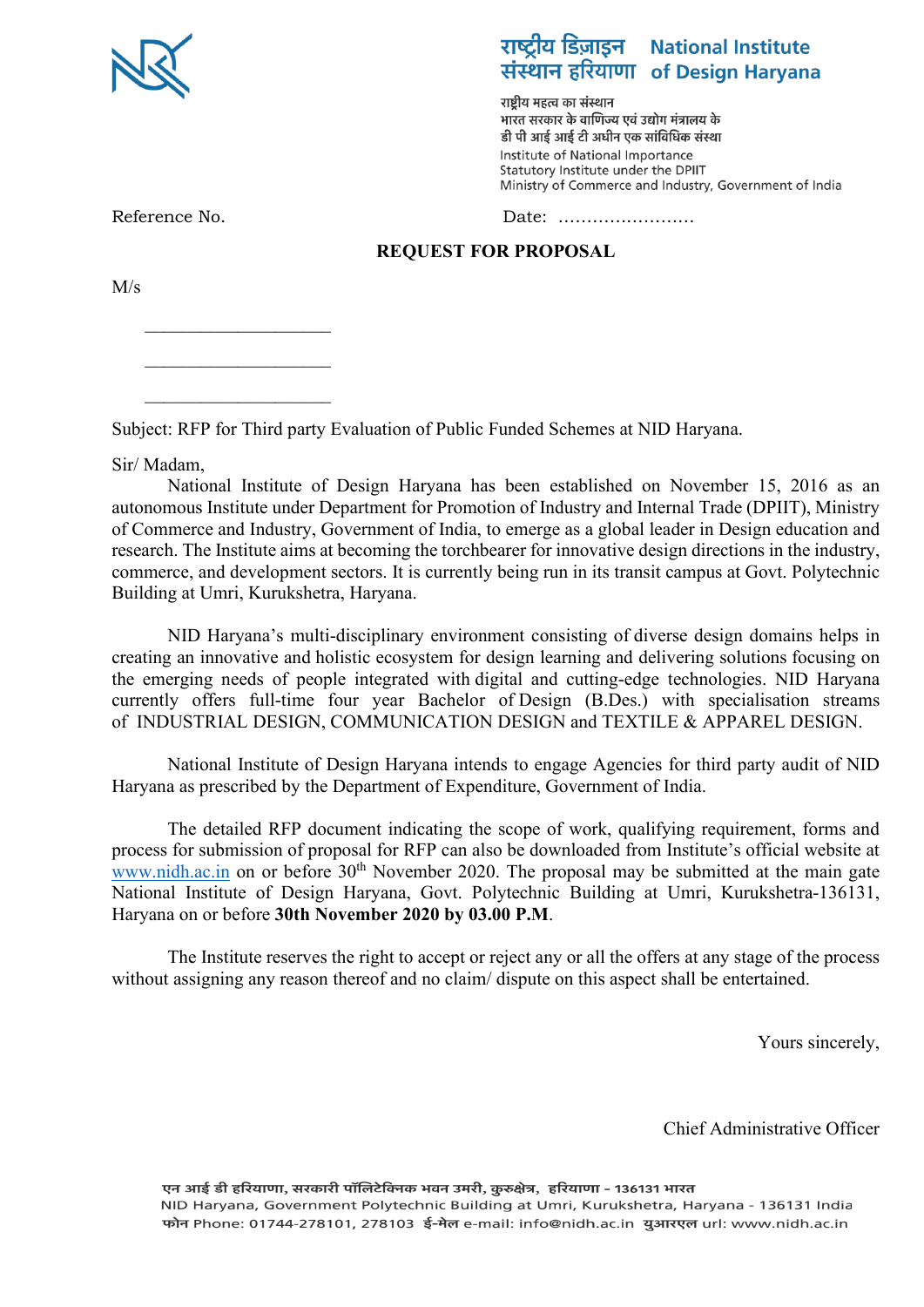### **INSTRUCTIONS TO THE APPLICANT**

### **1. SCOPE OF WORK**

Being an autonomous organization fully funded by the Department for Promotion of Industry and Internal Trade (DPIIT), Ministry of Commerce and Industry, Government of India. As the institute is receiving funds from the DPIIT, third party evaluation of its activities is mandatory as per the instructions of the Department of Expenditure, Ministry of Finance.

The National Institute of Design Haryana therefore invites proposal from experienced reputed agencies to submit their proposal to conduct a third-party evaluation of the activities of the Institute during last three financial years including 2019-2020.

#### **2. DESCRIPTION OF WORK**

The agency will have to conduct a third-party evaluation of the activities of the Institute during last three financial years including 2019-2020. The audit report must meet the requirement as specified by the Department of Expenditure; Government of India vide OM dated 26th July 2019 (copy attached).

#### **3. APPLICANT STATUS**

The applicant should be an experienced reputed agency having past experience of similar type of work with Government Department and having similar type of work with Government Organizations (Documentary evidence and details to be provided to support the experience.)

#### **4. AUTHORIZED SIGNATORY**

The "Applicant" mentioned in the RFP document shall mean the person who has signed the RFP document forms. The applicant should be the duly Authorized Representative. All certificates and documents (including any clarifications sought and any subsequent correspondence) received, shall, as far as possible, be furnished and signed by the Authorized Representative.

#### **5. BID PROCESSING & AVAILABLITY OF RFP**

The RFP document can be downloaded from Institute's website at [www.nidh.ac.in.](http://www.nidh.ac.in/) The complete RFP proposal as per Technical and Financial detail must be submitted **by 03.00 PM 30th November 2020.** 

#### **6. AMENDMNET TO RFP**

At any time prior to the last date for receipt of proposals, NID Haryana may for any reason, whether at its own initiative or in response to a clarification requested by a prospective applicant, modify the RFP document by an amendment. In order to provide prospective applicants reasonable time in which to take the amendment into account in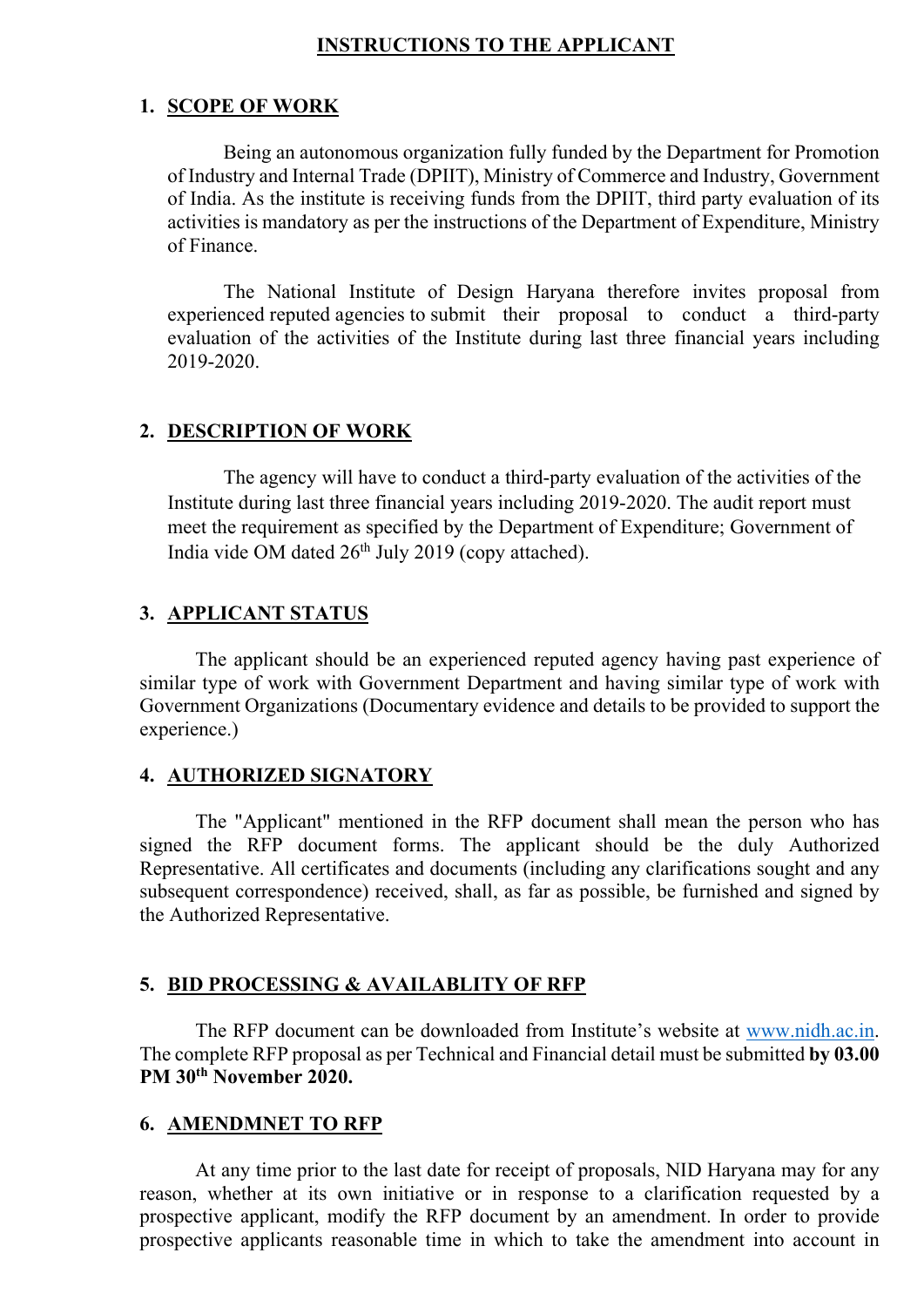preparing their proposals, the Institute may, at its discretion, extend the last date for the receipt of proposals and/ or make other changes in the requirement set out in the RFP.

# **7. ELIGIBILITY**

The bids will be screened on the basis of the following essential eligibility criteria: -

- a) The agency should have minimum 03 years of experience dealing with similar type of work with Govt. organizations.
- b) The applicant should furnish an undertaking to the effect that the individual/agency has not been blacklisted in India or abroad on such issues related to third party evaluation.
- c) Technical bid will be opened first and those who qualify in technical bid will be called for participating in financial bid.

# **8. SUBMISSION OF PROPOSAL**

**a)** The proposal complete in all respects shall be submitted in sealed Envelope super scribed as **"RFP for Third Party Evaluation of Public Funded Schemes"** at main gate National Institute of Design Haryana, Govt. Polytechnic Building at Umri, Kurukshetra-136131, Haryana. **on or before 03.00 PM, 30th November 2020.**

# **9. DOCUMENTS TO ACCOMPANY RFP**

- a) The applications shall be accompanied with the following documents in Technical bid:
- Duly signed RFP document.
- Duly signed copy of GST registration.
- Duly filled in and signed Annexure-I.
- Duly filled in and signed Annexure-II (undertaking to the effect that the individual/agency has not been blacklisted in India or abroad on such issues related to third party evaluation)
- Duly filled in and signed Annexure-III along with documentary proof of having minimum 03 years of experience dealing with similar type of work with Govt. organizations.
- Complete Details with supportive documents as per above, **Technical bid** to be submitted in separate envelop with super scribing **"TECHNICAL BID FOR THIRD PARTY EVALUATION OF PUBLIC FUNDED SCHEMES at NID Haryana".**
- **b)** Details of professional fee and other charges as per work to be provided in Annexure-IV (Financial bid) in separate sealed envelope with superscribing "**FINANCIAL BID FOR THIRD PARTY EVALUATION OF PUBLIC FUNDED SCHEMES at NID Haryana**"
- **Both the envelopes of Technical & Financial bid are required to be contained in a separate sealed envelope with superscribing "RFP for Third Party Evaluation of Public Funded Schemes at NID Haryana"**

# **10. PRE-QUALIFICATION CRITERIA (Technical Bid)**

# **PRELIMINARY EXAMINATION FOR THE APLLICATIONS**

a) The Institute shall examine the applications to determine whether they are complete, whether the documents have been signed as indicated in this document, whether all Forms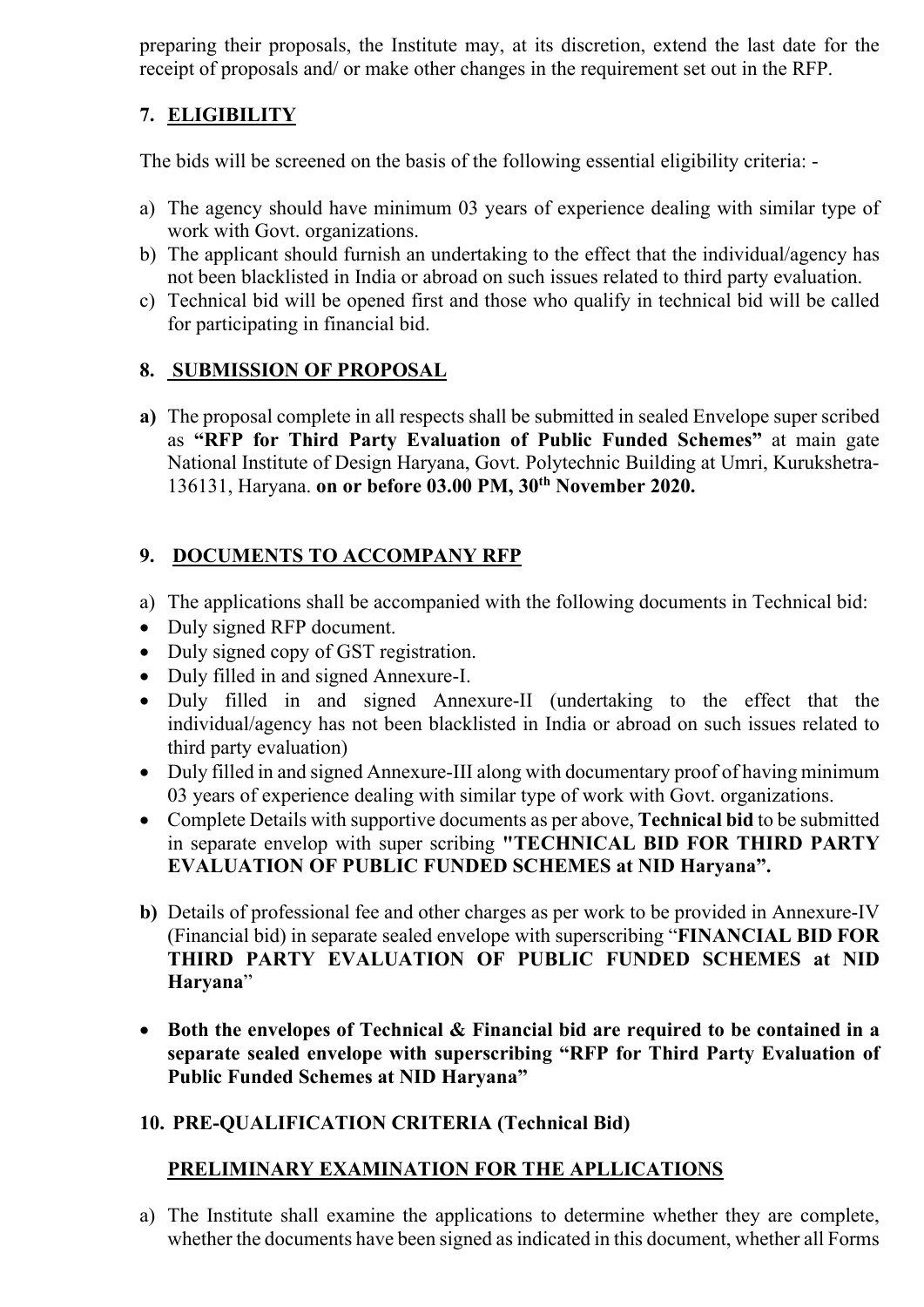as asked have been filled in properly, whether applications are generally in order and all information as indicated under various clauses have been furnished.

- b) The Institute reserves the right to waive minor deviations in the proposal application if they do not materially affect the capability of the bidder to perform the assignment.
- c) Prior to detailed evaluation formalities, the Institute shall determine the Substantial responsiveness of each application to the Invitation documents. A substantially responsive proposal is one which conforms to all the terms and conditions of the Invitation document without any material deviation. A material deviation is one which limits in any way responsibilities and liabilities of the bidder or any right of the employer as required in this document. The Institute may waive any minor infirmity or nonconformity in an application which does not constitute material deviation. Nonresponsiveness shall run the risk of rejection.
- d) The evaluation shall be carried out on the basis of data available in the application documents received from the agencies in the first instance. No account will be taken of any further documents or clarifications or any such additional information furnished subsequently by the individual/ firm. However, the Institute reserves the right to call for such clarifications confined in scope to the contents of the application, should such a clarification become necessary for proper judgment in evaluation.

### 11. **Evaluation criteria for Financial Bids**:

- (a) The bids should be unconditional. Conditional bids would be summarily rejected.
- (b) The financial bids shall be opened only after due scrutiny of Technical Bids in respect of the technically eligible bidders only.
- (c) Evaluations of bids shall be done on the basis of rates quoted in the price bid.
- (d) If some discrepancies are found between the rates given in words and figures the rate as quoted in words shall be adopted.
- (e) If any tie in price bids received from different bidders, then it shall be at the discretion of the Director, National Institute of Design Haryana to select the suitable bidder.

### **12.DETAILED TERMS & CONDITIONS**

- a) The job is to be taken up immediately.
- b) The empanelled firm appointed by National Institute of Design Haryana **must not Subcontract the work.**
- c) If process/ performance of the agency is not found satisfactory, the management reserves the right to cancel the award of work to the firm at any time.
- d) Shifting of office file out of the office premise shall not be allowed without permission of the Institute.
- e) **Payment Terms**: No advance shall be payable under any circumstances and payment shall be remitted through RTGS as per the bank details mentioned on bill. TDS shall be deducted as per income Tax Act, 1961 and the relevant prevailing rules at the time of release of payment, only after the completion of job, subject to satisfactory performance.
- f) lf the work assigned by the Institute does not complete within specified time limit as per the statutory provision, the empanelment may be considered for cancellation.
- g) lf any penalty imposed on the Institute due to delay in filing of statutory compliance, levy of penal interest shall be borne by the empanelled firm.
- h) **Governing Law**: The engagement shall be governed by any law construed in accordance with the laws of India without regard to its conflict of laws provision.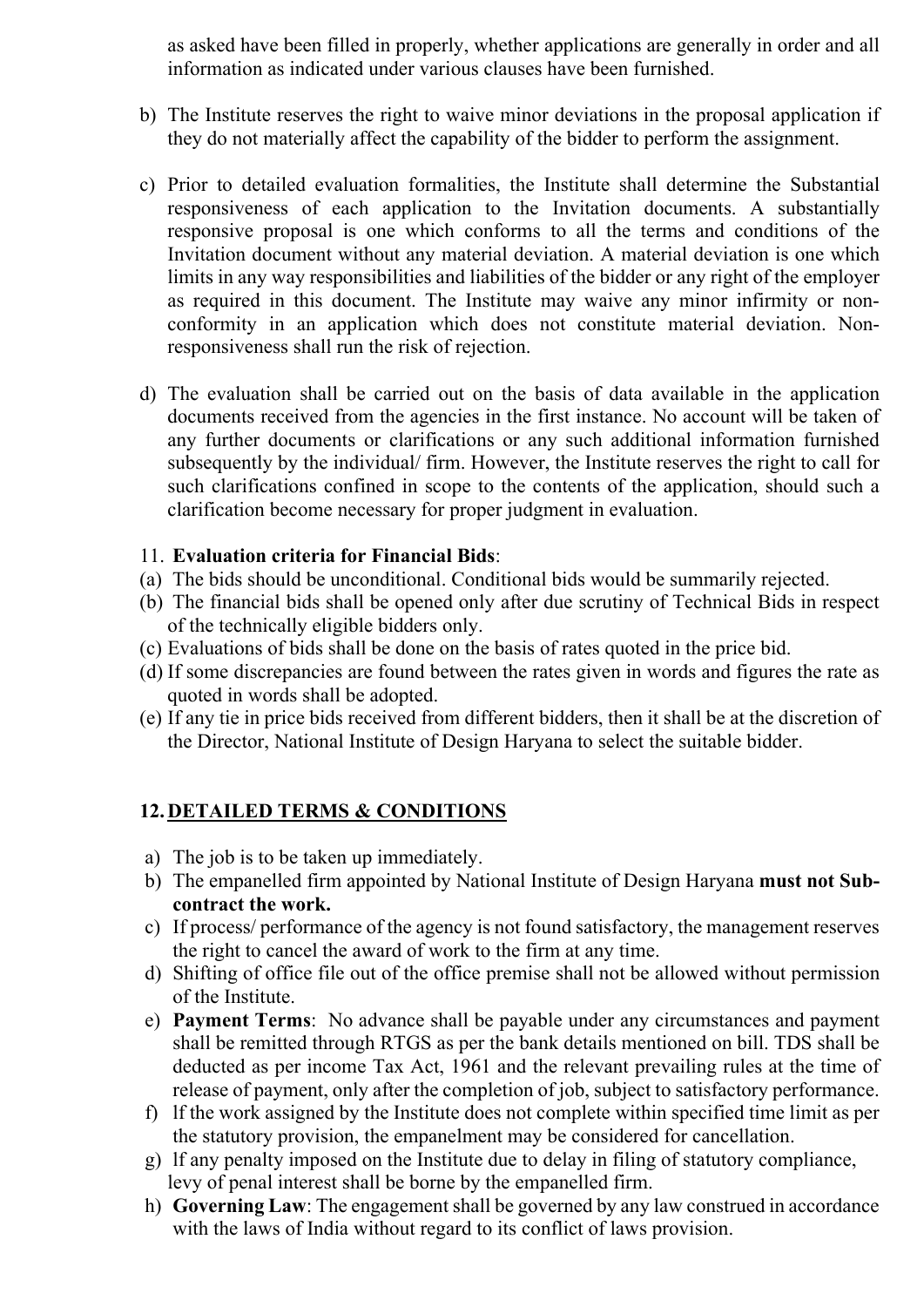i) **Arbitration (Dispute resolution mechanism):** In case of any dispute between the both the parties, it would be amicably settled by mutual discussions. In case of any dispute remaining unresolved it would be referred to the Arbitrator appointed with the mutual consent of both the parties. The venue of the Arbitration proceeding shall be mutually decided, and language of Arbitration shall be in English. The Arbitration proceeding shall be conducted in terms of Arbitration & Conciliation Act, 1996 or any statutory modification of re- enactment thereof. The expenses of the Arbitration proceeding shall be borne equally by the Parties or as may be decided by the Arbitrator.

### **13. REJECTION OF RFP**

The application is liable to be rejected if:

- a) The application is not covered in proper sealed cover with superscription as indicated in Para 09 and 10 above.
- b) Not in prescribed form and not containing all required details.
- c) Not properly signed.
- d) Received after the expiry of due date and time.
- e) Offer is received by fax, telegram, or e-mail.

## **14. RIGHTS OF NATIONAL INSTITUTE OF DESIGN HARYANA: -**

The Institute shall have right to engage other agency/ firms if required.

### **15. Disclaimer**

The Institute shall not be responsible for any late receipt for any reason whatsoever. The applications received late will not be considered.

The Institute reserves the right to reject any / all applications without assigning any reasons thereof. To relax or waive any of the conditions stipulated in this document as deemed Necessary in the best interest of the Institute without assigning any reasons thereof. To include any other item in the Scope of work at any time after consultation with applicants or otherwise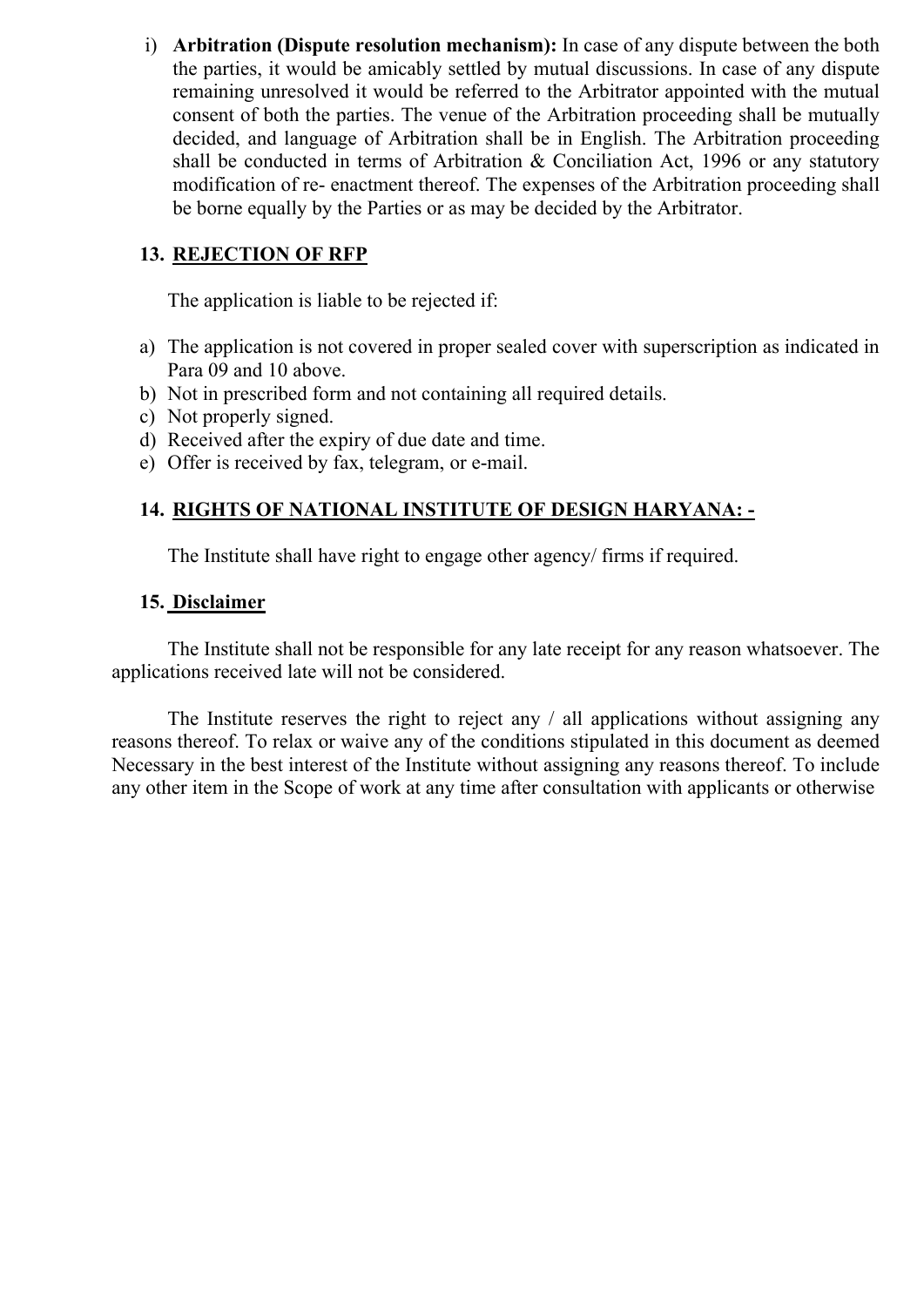**Format for submission of Technical Bid for Third party Evaluation of Public Funded Schemes at National Institute of Design Haryana**

### **(On the letter head of the Bidder)**

- **1. Name of the agency:**
- 2. **Registration Number of the agency, if any:**

### **3. Particulars of the Firm: -**

- i. Address of the Head office / Branch of the firm:
- ii. (a) Telephone Number with STD code:

(b) Mobile Nos. of the partners

- iii. Email address of the firm
- iv. Website of the firm, if any
- v. PAN No. of the Firm (Self-certified with seal copy to be enclosed)
- vi. GST No of the firm (Self-certified with seal copy to be enclosed).
- vii. Name of the Firm in Bank A/c, A/C Number, Name of the Branch, IFSC code

## **4. Self-certified and stamped documents only**

| N <sub>0</sub> | <b>Particular</b>                                                | <b>Remarks</b> |    |
|----------------|------------------------------------------------------------------|----------------|----|
|                |                                                                  | Yes            | No |
|                | RFP document                                                     |                |    |
| $\overline{2}$ | GST registration certificate                                     |                |    |
| 3              | Documentary proof of having minimum 03 years of experience       |                |    |
|                | dealing with similar type of work with Govt. organizations.      |                |    |
|                | Self-declaration Certificate as per Annexure II to show that the |                |    |
|                | firm is not black-listed.                                        |                |    |

We hereby confirm the acceptance of all provisions and terms  $\&$  conditions of the invitation without any deviation.

Place:

Date:

Authorized Signatory

With Official Stamp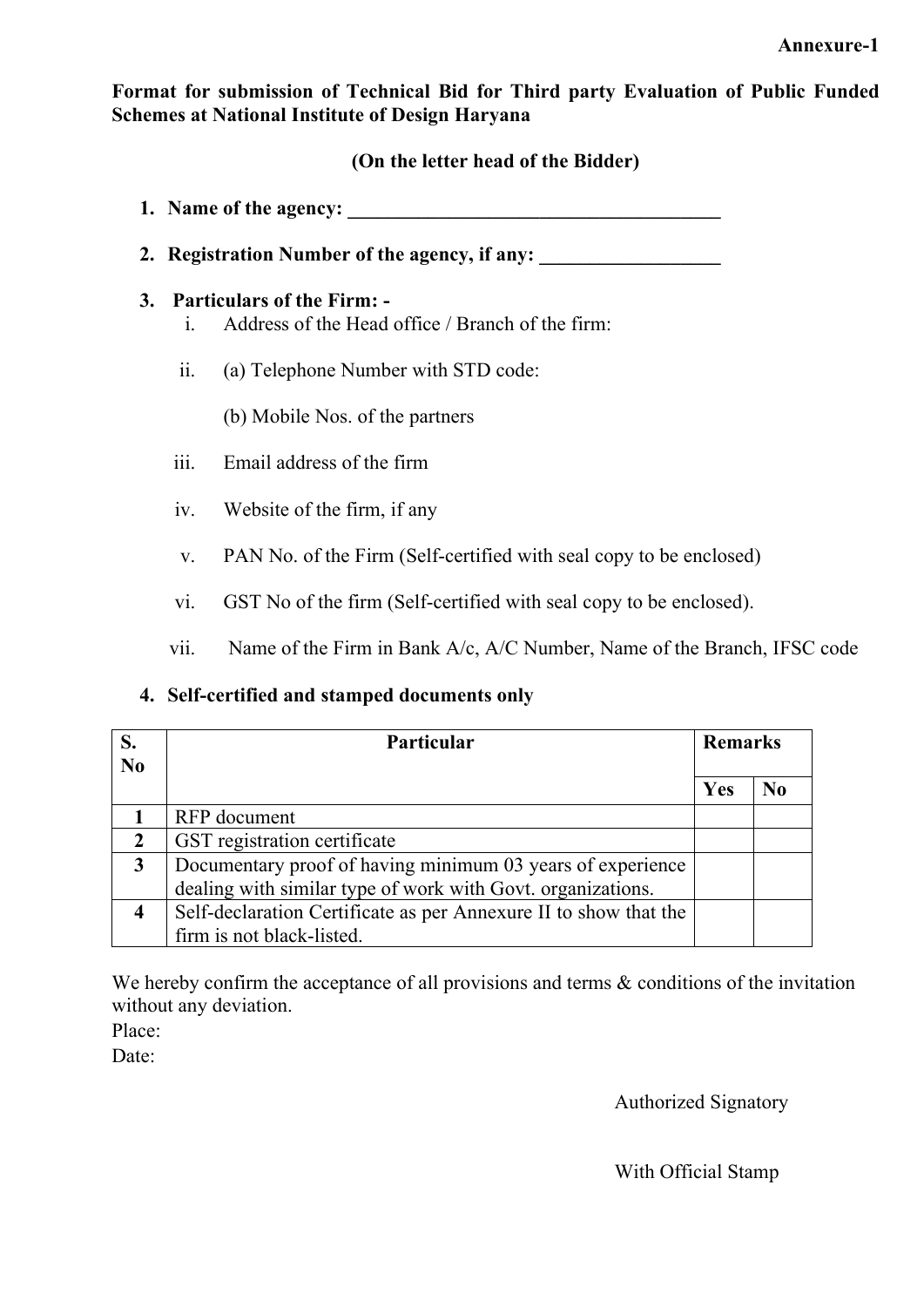#### **Self- Declaration – No Blacklisting**  (On the letter head of the Firm)

To,

The Director National Institute of Design Haryana Government Polytechnic Building at Umri, Kurukshetra-136131 Haryana

Madam,

ln response to the Bid for empanelment of Third Party Evaluation of Public Funded Schemes at National Institute of Design Haryana, I/ We hereby declare that presently our Institute/ agency is having unblemished record and is not declared ineligible for corrupt & fraudulent practices either indefinitely or for a particular period of time by any state/Central Government / PSU/Autonomous Body.

We further declare that presently our Institute/ agency is not blacklisted and not declared in eligible for reasons including corrupt  $\&$  fraudulent practices by any State/ Central Government/ PSU / Autonomous Body on the date of Bid Submission.

If this declaration is found to be incorrect then without prejudice to any other action that may be taken, the empanelment if any to the extent accepted may be cancelled.

Thanking you,

Yours faithfully,

| Signatures       |  |
|------------------|--|
| Name             |  |
| Seal of the Firm |  |
|                  |  |

| Place |  |
|-------|--|
| Date  |  |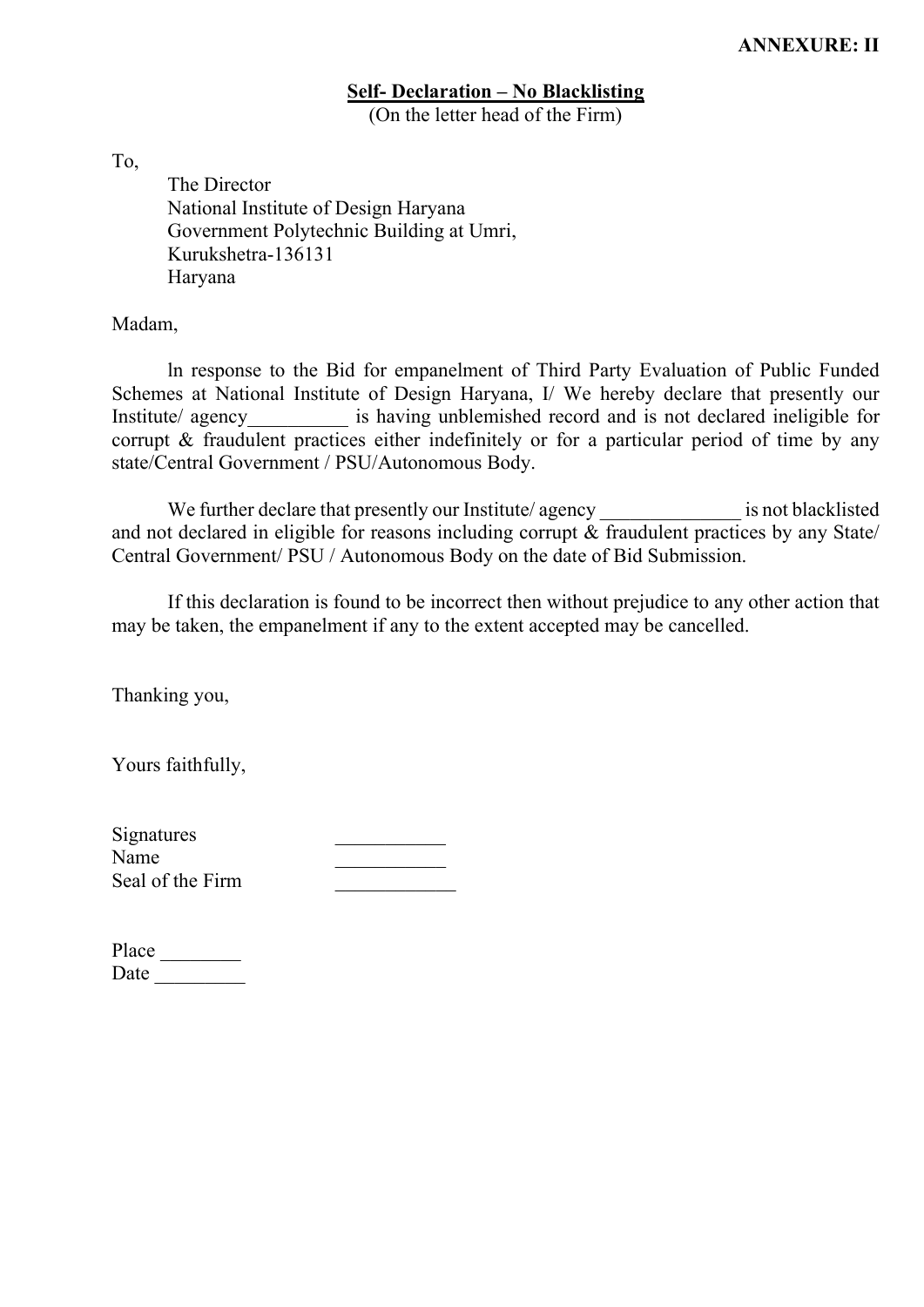| S.<br>No.      | <b>Name of the Organization</b> | Name of the<br>assignment | <b>Evaluation</b><br>year | <b>Details of</b><br>supporting<br><b>Documents</b><br>provided |
|----------------|---------------------------------|---------------------------|---------------------------|-----------------------------------------------------------------|
|                |                                 |                           |                           |                                                                 |
| $\overline{2}$ |                                 |                           |                           |                                                                 |
| $\mathcal{E}$  |                                 |                           |                           |                                                                 |

# **Detail of agencies' Experience of Similar Services as per details of Bid Document**

Furnish the copy of the documentary evidence in support of the information provided above.

Please attach additional sheets, if required

Date:

**Signature: Name: Designation: (With Official Stamp)**

**Date: OFFICE SEAL**